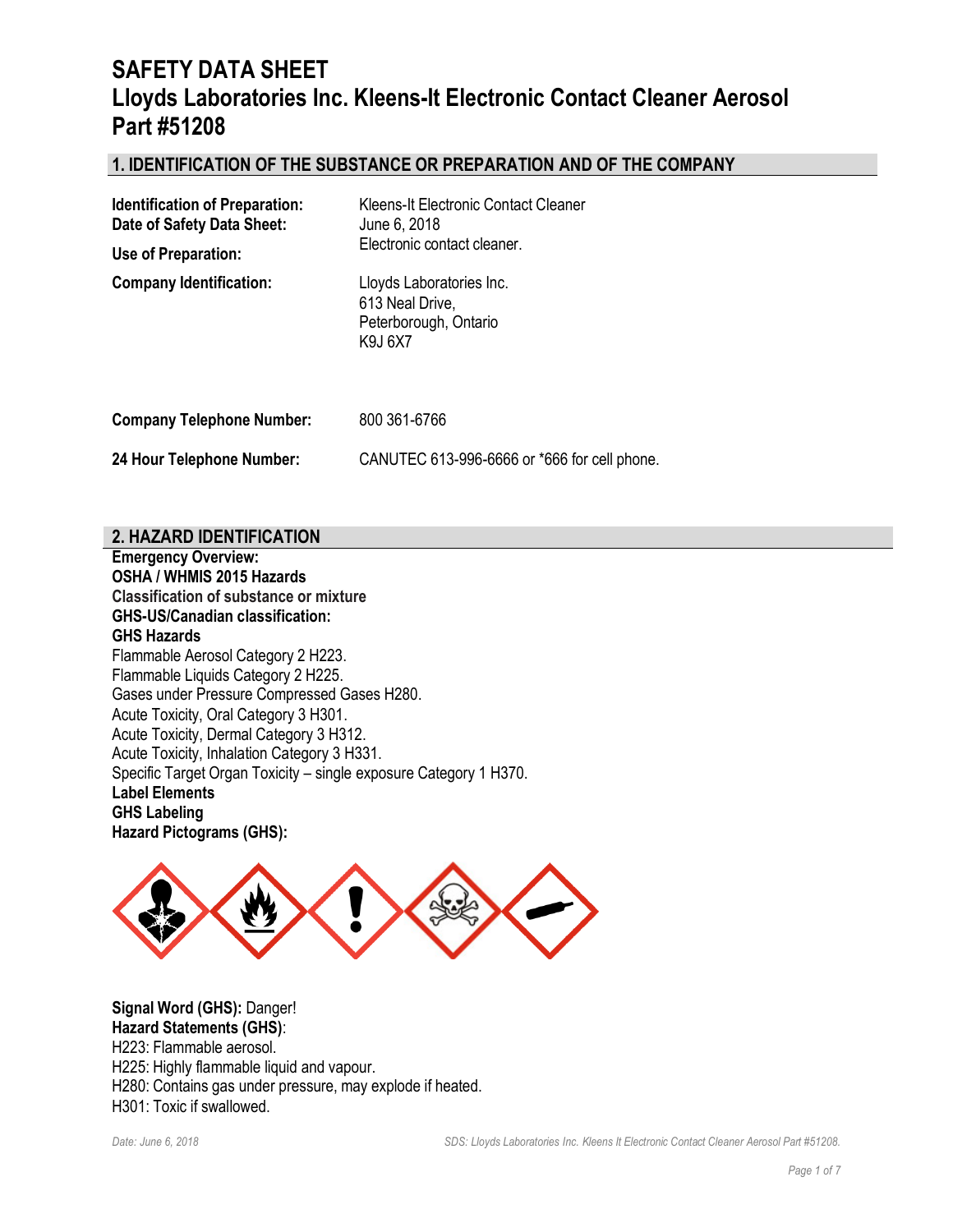H312: Harmful in contact with skin.

#### H331: Toxic if inhaled

H370: Causes damage to organs

## **Precautionary Statements (GHS)**:

P210: Keep away from heat, hot surfaces and direct sunlight.

P211: Do not spray on an open flame or other ignition source.

P252: Do not pierce or burn, even after use.

P261: Avoid breathing dust/fume/gas/mist/vapours/spray.

P264: Wash skin thoroughly after handling.

P271: Use only outdoors or in a well-ventilated area.

P280: Wear protective gloves/protective clothing/eye protection/face protection.

#### **Response Statements (GHS):**

P301 + P310 IF SWALLOWED: Immediately call a POISON CENTER or doctor/physician.

P303 + P361 + P353 IF ON SKIN (or hair): Remove/take off immediately all contaminated clothing. Rinse skin with water/shower.

P304 + P340 IF INHALED: Remove victim to fresh air and keep at rest in a position comfortable for breathing.

P312: Call a POISON CENTER or doctor/physician if you feel unwell.

P321: Specific treatment (see supplemental first aid instructions on this label).

P331: Do NOT induce vomiting.

P332 + P313 - If skin irritation occurs: Get medical advice/attention.

P362: Take off contaminated clothing and wash before reuse.

P370 + P378 - In case of fire: Use dry sand, dry chemical or alcohol-resistant foam for extinction.

P391: Collect spillage.

P403 + P233: Store in a well-ventilated place. Keep container tightly closed.

P403 + P235: Store in a well-ventilated place. Keep cool.

P405: Store locked up.

## **3. COMPOSITION / INFORMATION ON INGREDIENTS**

**Chemical Description:** Chemical.

| Ingredient | CAS#          | $%$ by<br>Wt | <b>Classification</b>                                                                                                                                                                                                                         |
|------------|---------------|--------------|-----------------------------------------------------------------------------------------------------------------------------------------------------------------------------------------------------------------------------------------------|
| Methanol   | $67 - 56 - 1$ | $15 - 30$    | Flammable Liquids Category 2 - H225<br>Acute Toxicity, Oral Category 3 - H301<br>Acute Toxicity, Dermal Category 3 - H311<br>Acute Toxicity, Inhalation Category 3 - H331<br><b>STOT Single Exposure Narcotic Effect</b><br>Category 3 - H336 |
| Ethanol    | 64-17-5       | 60-100       | Flammable Liquids Category 2 - H225<br>Serious Eye Damage/Eye Irritation Category<br>2A - H319                                                                                                                                                |
| 2-Propanol | 67-63-0       | $15 - 30$    | Flammable Liquids Category 2-H225<br>Acute Toxicity (Oral) Category 5 - H303<br>Serious Eye Damage/Irritation Category 2A -<br>H319                                                                                                           |
| Propane    | 74-98-6       | $3 - 15$     | Flammable Gases Category 2 - H221                                                                                                                                                                                                             |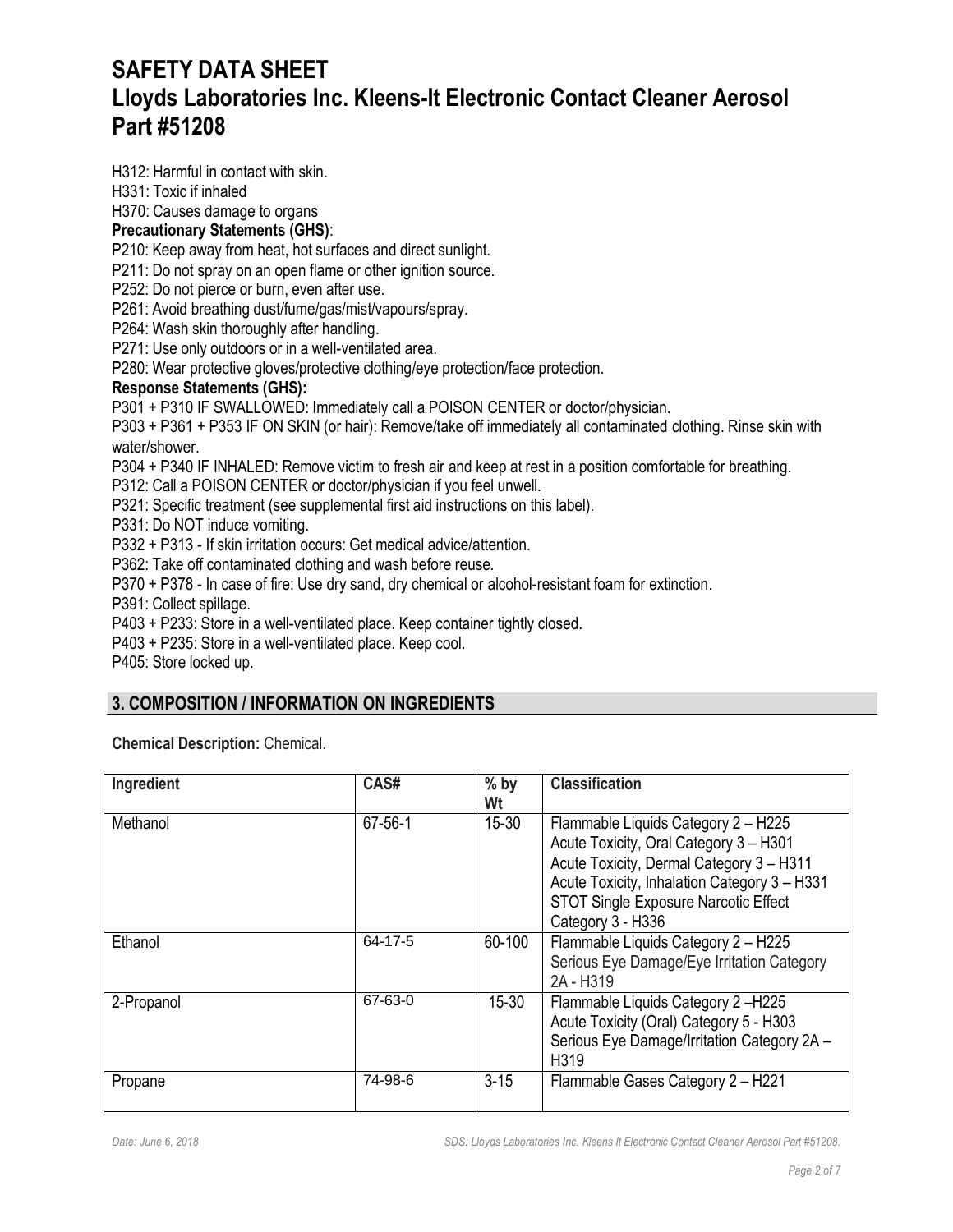| <b>4. FIRST AID MEASURES</b>                                                                                                   |                                                                                                                                                                                                                                                                                                                                                                                                                                                                             |
|--------------------------------------------------------------------------------------------------------------------------------|-----------------------------------------------------------------------------------------------------------------------------------------------------------------------------------------------------------------------------------------------------------------------------------------------------------------------------------------------------------------------------------------------------------------------------------------------------------------------------|
| Inhalation:                                                                                                                    | Remove to fresh air. If symptoms persist consult physician.                                                                                                                                                                                                                                                                                                                                                                                                                 |
| <b>Eye Contact:</b>                                                                                                            | Remove contacts. Flush with water for at least 20 minutes, occasionally lifting the<br>upper and lower eyelids. Get medical attention immediately.                                                                                                                                                                                                                                                                                                                          |
| <b>Skin Contact:</b>                                                                                                           | Thoroughly wash exposed skin with soap and water. Remove any contaminated<br>clothing and wash before reuse.                                                                                                                                                                                                                                                                                                                                                                |
| Ingestion:                                                                                                                     | Wash out mouth with water. Drink plenty of water. Do not induce vomiting unless<br>directed by medical personnel. Never give anything to an unconscious person. Get<br>medical aid.                                                                                                                                                                                                                                                                                         |
| <b>Notes to Physician:</b>                                                                                                     | If ingested, this material presents a significant aspiration and chemical<br>pneumonitis hazard. Induction of emesis is not recommended. Consider activated<br>charcoal and/or gastric lavage. If patient is obtunded, protect the airway by cuffed<br>endotracheal intubation or by placement of the body in a Trendelenburg and left<br>lateral decubitus position.                                                                                                       |
| <b>5. FIRE FIGHTING MEASURES</b>                                                                                               |                                                                                                                                                                                                                                                                                                                                                                                                                                                                             |
| Suitable extinguishing media:                                                                                                  | Use caution when applying carbon dioxide in confined spaces.<br>SMALL FIRE: Steam, CO2, dry chemical or inert gas (e.g., nitrogen).<br><b>LARGE FIRE:</b> Use foam, water fog or water spray. Water fog and spray are<br>effective in cooling containers and adjacent structures. However, water can cause<br>frothing and/or may not extinguish the fire. Water can be used to cool the external<br>walls of vessels to prevent excessive pressure, ignition or explosion. |
| Unsuitable extinguishing media:<br><b>Special exposure hazards:</b><br><b>Special safety equipment:</b><br>Fire and explosion: | Water jet.<br>Fire or excessive heat may produce hazardous decomposition products.<br>Self-contained positive pressure breathing apparatus and protective clothing.<br>Flammable aerosol. Under fire conditions closed containers may rupture or<br>explode. Bursting aerosol containers may be propelled from fire at high speed.<br>Vapours may travel long distances along the ground before igniting/flashing back<br>vapour to source.                                 |
| <b>Further information:</b>                                                                                                    | Keep containers and surroundings cool with water spray.                                                                                                                                                                                                                                                                                                                                                                                                                     |

## **6. ACCIDENTAL RELEASE MEASURES**

## **Personal Precautions, Protective Equipment and Emergency Procedures**

**General Measures:** Do not get in eyes, on skin, or on clothing. Do not breathe mist.

### **For Non-Emergency Personnel**

No action shall be taken involving any personal risk or without suitable training. Evacuate surrounding areas. Keep unnecessary and unprotected personnel from entering. Do not touch or walk through spilled material. Shut off all ignition sources. No flares, smoking or flames in hazard area. Avoid breathing vapour or mist. Provide adequate ventilation. Wear appropriate respirator when ventilation is inadequate. Put on appropriate personal protective equipment.

**Protective Equipment:** Use appropriate personal protection equipment (PPE).

**Emergency Procedures:** Evacuate unnecessary personnel.

#### **For Emergency Personnel**

**Protective Equipment:** Equip cleanup crew with proper protection.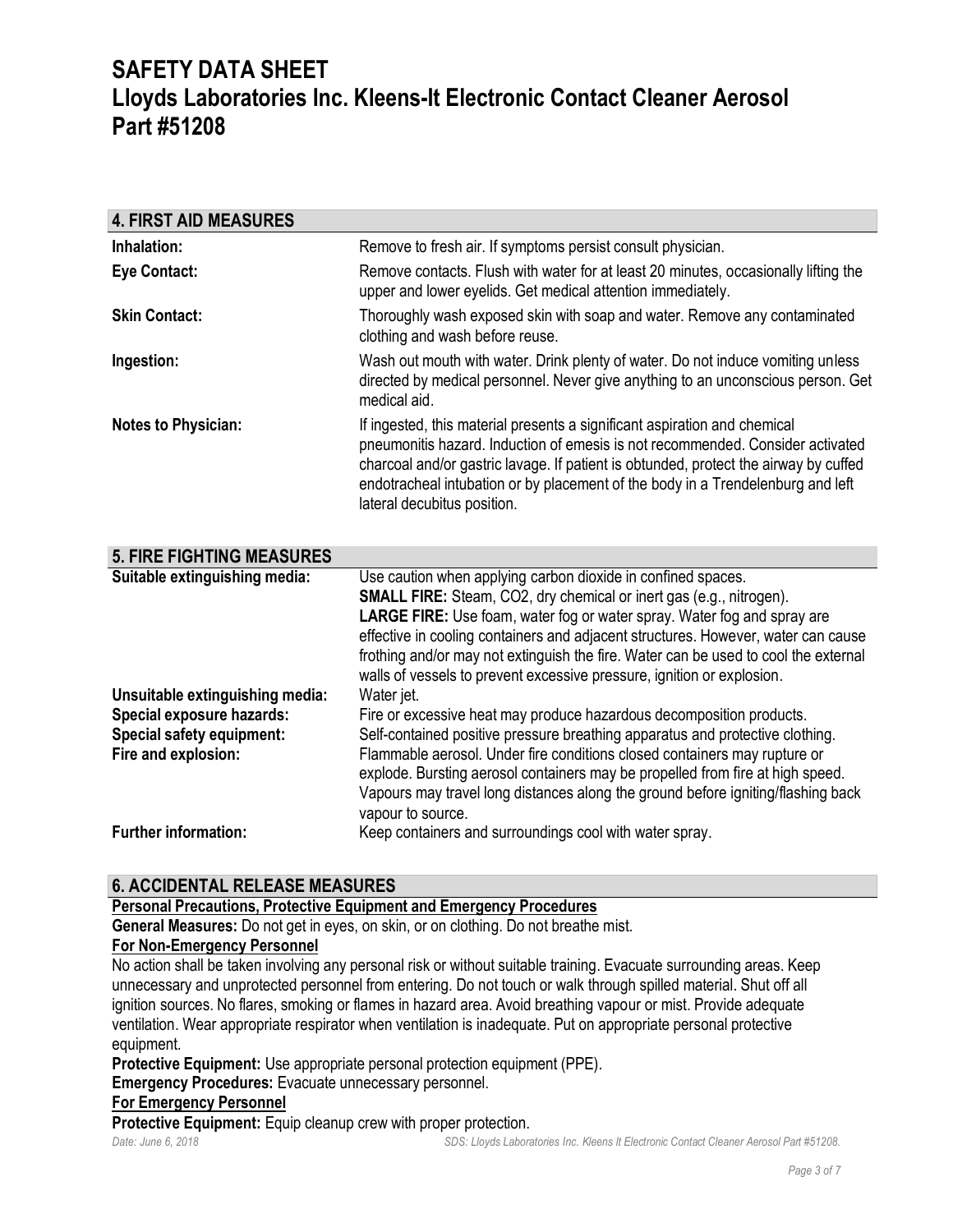**Emergency Procedures:** Ventilate area.

### **Environmental Precautions**

Prevent entry to sewers and public waters.

### **Methods and Material for Containment and Cleaning Up**

**For Containment:** Contain any powder spills with dikes to prevent migration and entry into sewers or streams. **Methods for Cleaning Up:** Clear up spills immediately and dispose of waste safely.

**Reference to Other Sections:** See Heading 8. Exposure controls and personal protection.

## **7. HANDLING AND STORAGE**

## **Precautions for safe handling:**

Put on appropriate personal protective equipment (see Section 8). Do not swallow. Avoid contact with eyes, skin and clothing. Avoid breathing vapour or mist. Use only with adequate ventilation.

**Information about fire - and explosion protection:**

Keep respiratory protective device available.

No special measures required.

## **Conditions for safe storage, including any incompatibilities**

#### **Storage:**

Store in accordance with local regulations. Store in a segregated and approved area. Store in original container protected from direct sunlight in a dry, cool and well-ventilated area, away from incompatible materials (see Section 10) and food and drink. Store locked up. Eliminate all ignition sources. Separate from oxidizing materials. Containers that have been opened must be carefully resealed and kept upright to prevent leakage. Do not store in unlabeled containers. Use appropriate containment to avoid environmental contamination. Store in original container, keep closed in a secure location.

## **8. EXPOSURE CONTROLS / PERSONAL PROTECTION**

| <b>Respiratory protection:</b> | Use local exhaust or dilution ventilation.                                                             |
|--------------------------------|--------------------------------------------------------------------------------------------------------|
| Hand protection:               | Chemical resistant gloves.                                                                             |
| Eye protection:                | Safety goggles.                                                                                        |
| <b>Skin protection:</b>        | Use body-covering clothing.                                                                            |
| <b>Working hygiene:</b>        | Take usual precautions when handling. Workers should wash hands before eating, drinking<br>or smoking. |
| <b>Exposure Guidelines:</b>    |                                                                                                        |
| <b>Ethanol CAS# 64-17-5:</b>   | TWA 1,000 ppm USA. ACGIH Threshold Limit Values (TLV)                                                  |
|                                | Methanol CAS# 67-56-1: ACGIH TLV-TWA: 200 ppm, skin.                                                   |

### **9. PHYSICAL AND CHEMICAL PROPERTIES Physical and Chemical Properties**

| рH                    | Not applicable. | None known             |                    |
|-----------------------|-----------------|------------------------|--------------------|
| Property              |                 | <b>Remarks/Method</b>  |                    |
| Colour                | White.          | <b>Odour Threshold</b> | No data available. |
| Appearance            | Clear.          | Odour                  | Solvent scent.     |
| <b>Physical State</b> | Liquid.         |                        |                    |

*Date: June 6, 2018 SDS: Lloyds Laboratories Inc. Kleens It Electronic Contact Cleaner Aerosol Part #51208.*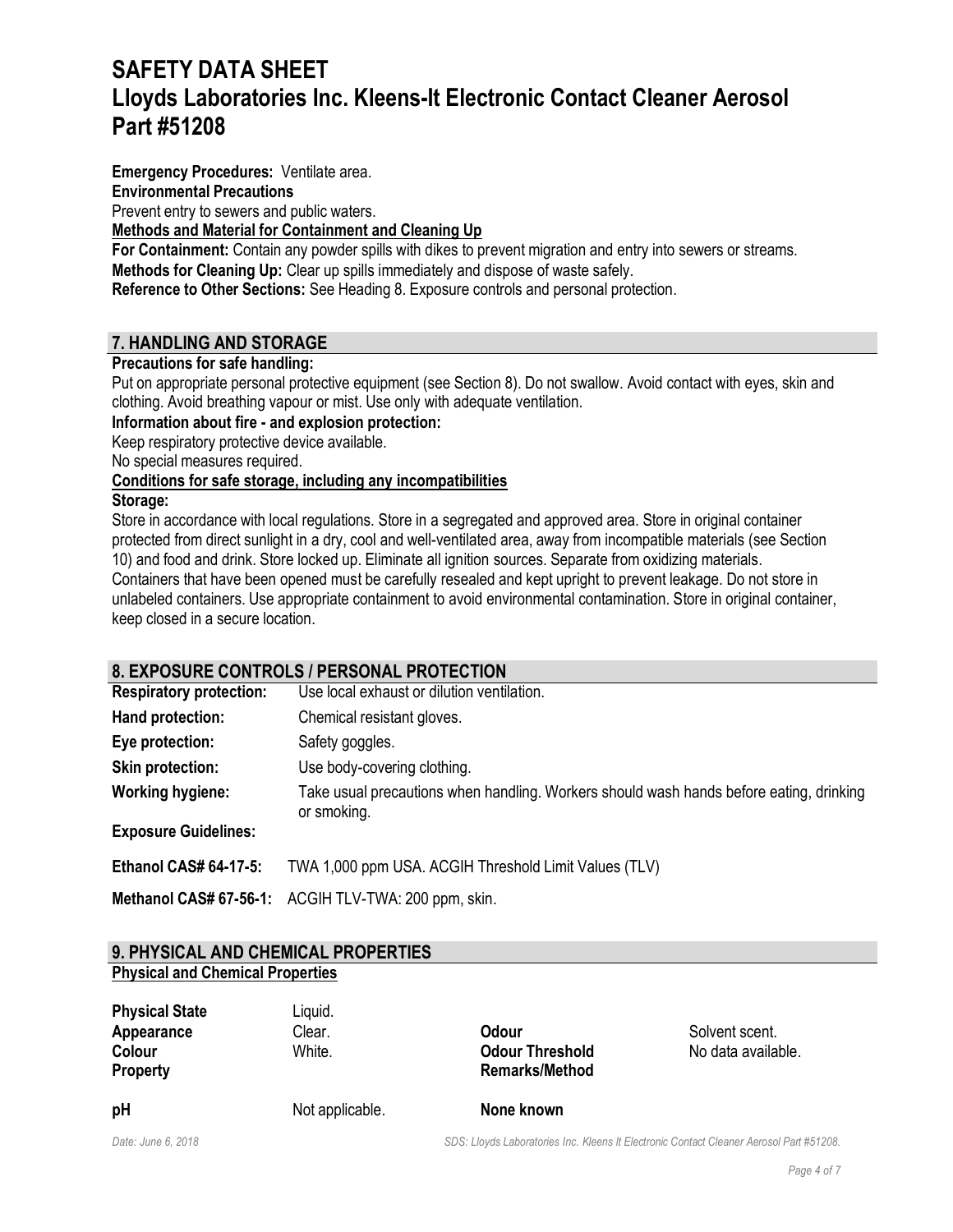|                                   | (solvent).                                     |             |
|-----------------------------------|------------------------------------------------|-------------|
| <b>Melting/Freezing Point</b>     | No data available.                             | None known. |
| <b>Boiling Point/Range</b>        | No data available.                             | None known. |
| <b>Flash Point</b>                | Closed cup: $-9^{\circ}$ C (15.8 $^{\circ}$ F) | None known. |
|                                   | .[Tagliabue (ASTM D-56)].                      |             |
| <b>Evaporation Rate</b>           | Similar.                                       | None known. |
| <b>Flammability (solid, gas)</b>  | Flammable.                                     | None known. |
| <b>Flammability Limit in Air:</b> |                                                |             |
| <b>Upper Limit</b>                | $6.7\%$ .                                      | None known. |
| <b>Lower Limit</b>                | $1\%$ .                                        | None known. |
| <b>Vapour Pressure</b>            | 1352.4 kPa at 20 C.                            | None known. |
| <b>Vapour density</b>             | No data available.                             | None known. |
|                                   |                                                |             |
| <b>Specific Gravity</b>           | 0.810 g/cm3 @ 15.5C.<br>Not soluble.           |             |
| <b>Water Solubility</b>           |                                                | None known. |
| <b>Solubility Other Solvents</b>  | No data available.                             | None known. |
| <b>Partition Coefficient:</b>     |                                                |             |
| n-octanol/water                   | No data available.                             | None known. |
| <b>Autoignition temperature</b>   | No data available.                             | None known. |
| <b>Decomposition</b>              | No data available.                             | None known. |
| <b>Temperature</b>                |                                                |             |
| <b>Viscosity</b>                  | $<$ 20 c St.                                   | None known. |
| <b>Dynamic Viscosity</b>          | No data available.                             | None known. |
| <b>Explosive Properties</b>       | No data available.                             | None known. |
| <b>Oxidizing Properties</b>       | No date available.                             | None known. |
| <b>Other Properties:</b>          |                                                |             |
| <b>Softening Point</b>            | No data available.                             |             |
| <b>VOC Content %</b>              | No data available.                             |             |
| <b>Particle Size</b>              | No data available.                             |             |

## **10. STABILITY AND REACTIVITY**

**Particle Size Distribution** No data available.

| <b>Reactivity</b><br><b>Chemical stability</b><br><b>Conditions to avoid</b>                     | Stable at normal ambient temperature and pressure.<br>No decomposition if stored and applied as directed.<br>Avoid all possible sources of ignition (spark or flame). Do not pressurize, cut,<br>weld, braze, solder, drill, grind or expose containers to heat or sources of<br>ignition. Do not allow vapour to accumulate in low or confined areas. Do not |
|--------------------------------------------------------------------------------------------------|---------------------------------------------------------------------------------------------------------------------------------------------------------------------------------------------------------------------------------------------------------------------------------------------------------------------------------------------------------------|
| <b>Hazardous decomposition products</b><br><b>Materials to avoid</b><br>Hazardous polymerization | store with strong oxidizing agents.<br>Hazardous gases and vapours produced in fire are oxides of carbon.<br>Oxidizing agents.<br>Will not occur.                                                                                                                                                                                                             |

## **11. TOXICOLOGICAL INFORMATION**

**Information on toxicological effects Acute toxicity:** Orally toxic. **LD/LC50 values relevant for classification** Not classified.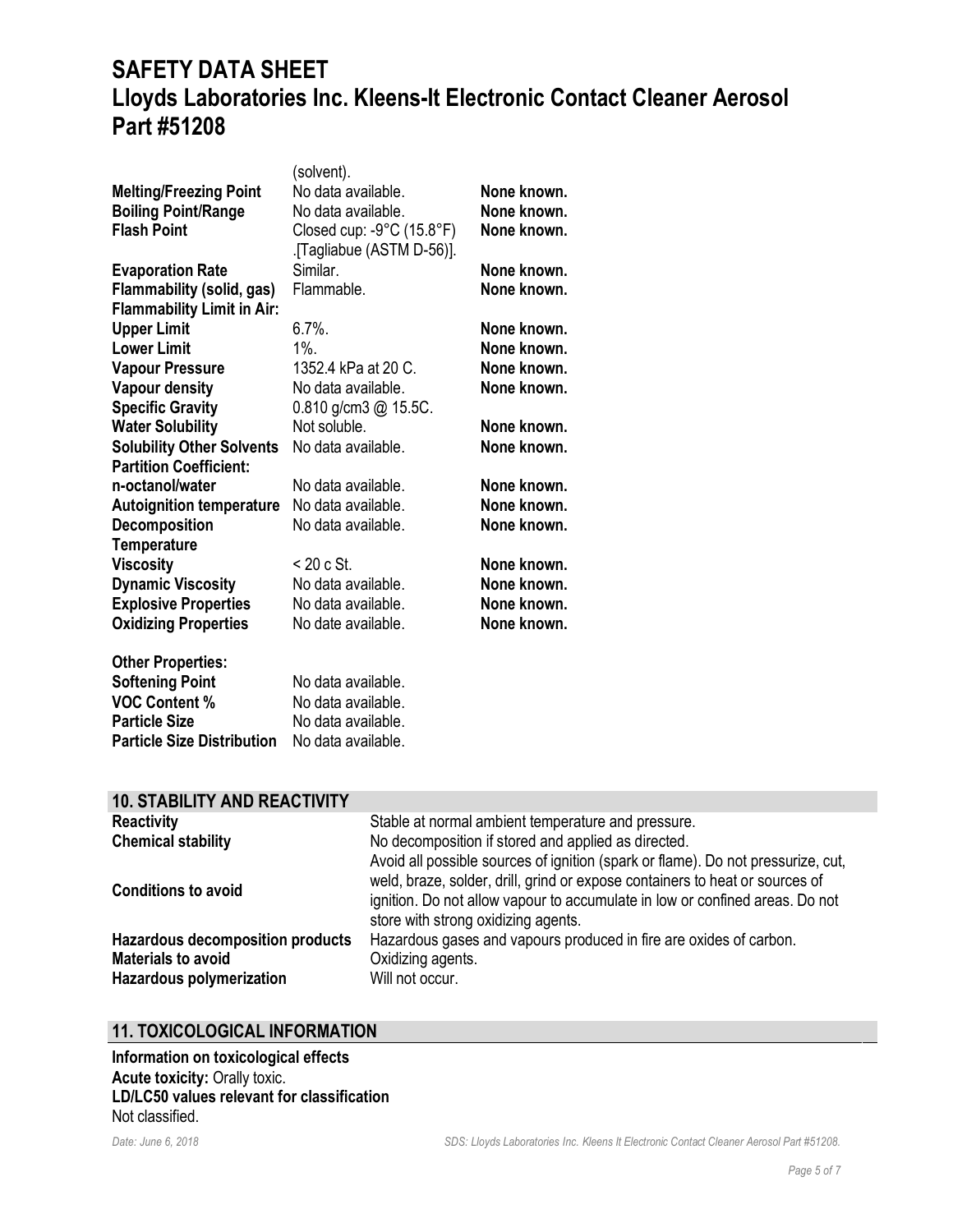**Routes of Entry** Inhalation, ingestion, eye or skin contact. **On the skin: Causes skin irritation. On the eye:** Causes serious eye irritation. **Inhalation: Ingestion: Respiratory Sensitization:** Not a respiratory sensitizer. **Skin Sensitization:** This product is not expected to cause skin sensitization. **Additional toxicological information: Carcinogenicity: Chemical Name CAS Number IARC NTP OSHA** No ingredient listed. **Chronic Effects: Mutagenicity:** No evidence of a mutagenic effect. **Teratogenicity:** No evidence of a teratogenic effect (birth defect). **Sensitization:** No data available for mixture. **Reproductive:** No evidence of negative reproductive effects. **Target Organ Effects: Acute:** No information available. **Chronic:** None known.

#### **12. ECOLOGICAL INFORMATION**

| Toxicity:                              | Not classified.                   |
|----------------------------------------|-----------------------------------|
| <b>Persistence and Degradability:</b>  | Not available.                    |
| <b>Bioaccumulative Potential:</b>      |                                   |
|                                        | No data available.                |
| <b>Mobility in Soil:</b>               | Not available.                    |
| <b>Other Adverse Effects::</b>         |                                   |
| <b>Other Information:</b>              | Avoid release to the environment. |
| <b>Aquatic Toxicity:</b>               | No data available.                |
| Toxicity to algae, fish invertebrates: | No data available.                |
| <b>Biodegradation:</b>                 | No data available.                |

### **13. DISPOSAL**

**Waste Disposal Recommendations:** Dispose of waste material in accordance with all local, regional, national, and international regulations.

**Ecology – Waste Materials:** Avoid release to the environment.

**Empty Containers:** Do not pierce, drill or burn even after use. Container under pressure.

#### **14. TRANSPORTATION INFORMATION**

**Canadian TDG (Road & Rail):** Regulated material (limited quantity). Shipping Name: Aerosols. Hazard class: 2.1. Identification number: UN 1950.

#### **U.S. Department of Transportation (DOT):** Regulated material (limited quantity).

Shipping Name: Aerosols. Hazard class: 2.1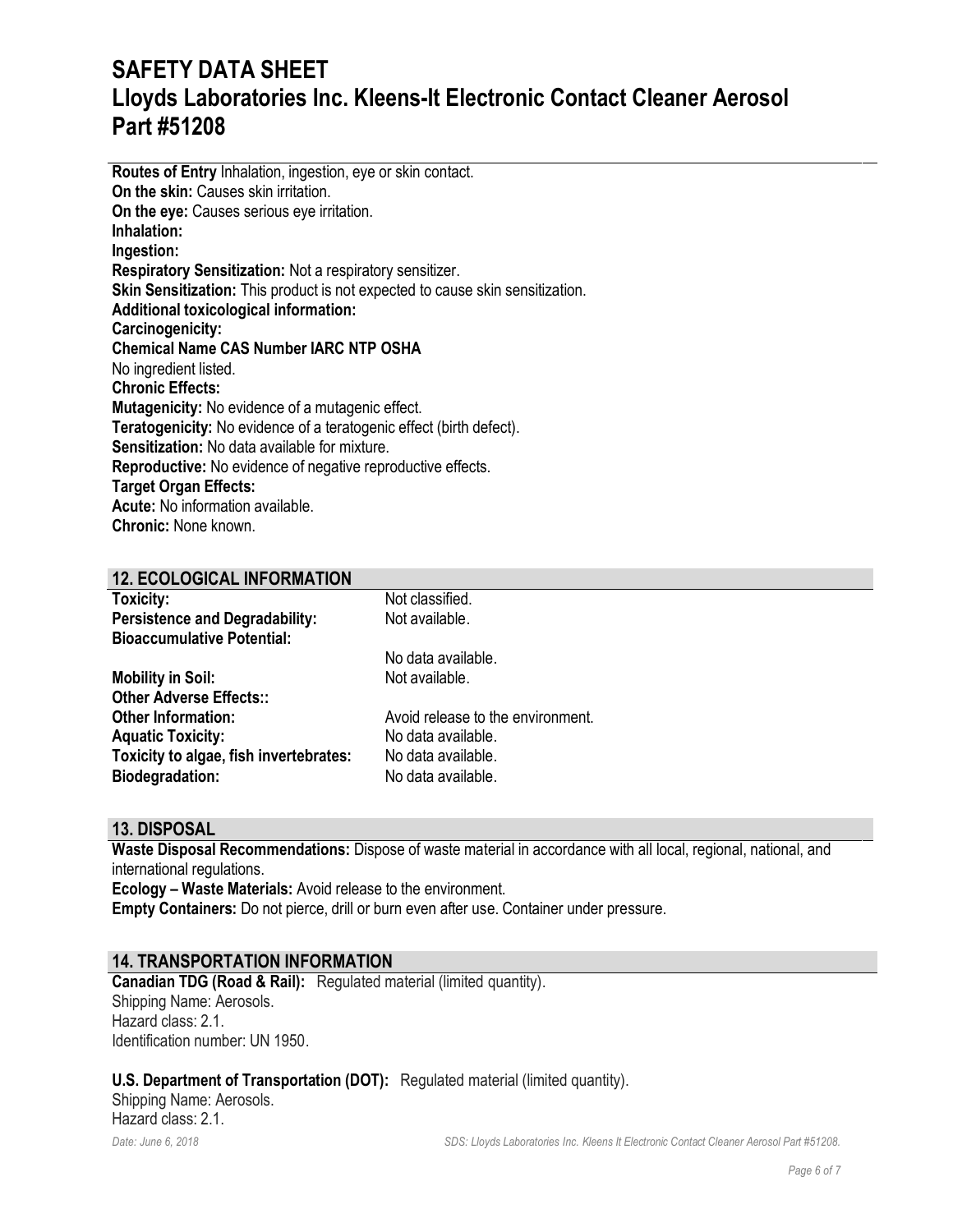Identification number: UN 1950.

## **Water Transportation (IMO):** Regulated material (limited quantity). Shipping Name: Aerosols.

Hazard class: 2.1. Identification number: UN 1950.

### Air Transportation (IATA):): Regulated material (limited quantity).

Shipping Name: Aerosols. Hazard class: 2.1. Identification number: UN 1950.

### **15. REGULATION**

#### **Occupational Health & Safety Regulations:**

**OSHA & WHMIS:** MSDS prepared pursuant to the Hazard Communication Standard (CFR29 1910.1200) and Canadian WHMIS regulations (Controlled Products Regulations under the Hazardous Products Act).

#### **International Inventories**

| <b>TSCA</b>          | Complies. |
|----------------------|-----------|
| <b>DSL/NDSL</b>      | Complies. |
| <b>EINECS/ELINCS</b> | Complies. |
| <b>ENCS</b>          | Complies. |
| <b>IECSC</b>         | Complies. |
| <b>KECL</b>          |           |
| <b>PICCS</b>         |           |
| <b>AICS</b>          | Complies. |

#### **Legend:**

**TSCA** - All components of this product are listed or are exempt or excluded from listing on the United States Toxic Substances Control Act Section 8(b) Inventory.

**DSL/NDSL** - Canadian Domestic Substances List/Non-Domestic Substances List.

**EINECS/ELINCS** - European Inventory of Existing Commercial Chemical Substances/EU List of Notified Chemical Substances.

**ENCS** - Japan Existing and New Chemical Substances.

**IECSC** - China Inventory of Existing Chemical Substances.

**KECL** - Korean Existing and Evaluated Chemical Substances.

**PICCS** - Philippines Inventory of Chemicals and Chemical Substances.

**AICS** - Australian Inventory of Chemical Substances.

### **U.S. State Regulations**

#### **California Proposition 65**

This product does not contain any Proposition 65 chemicals.

#### **HMIS III Rating**